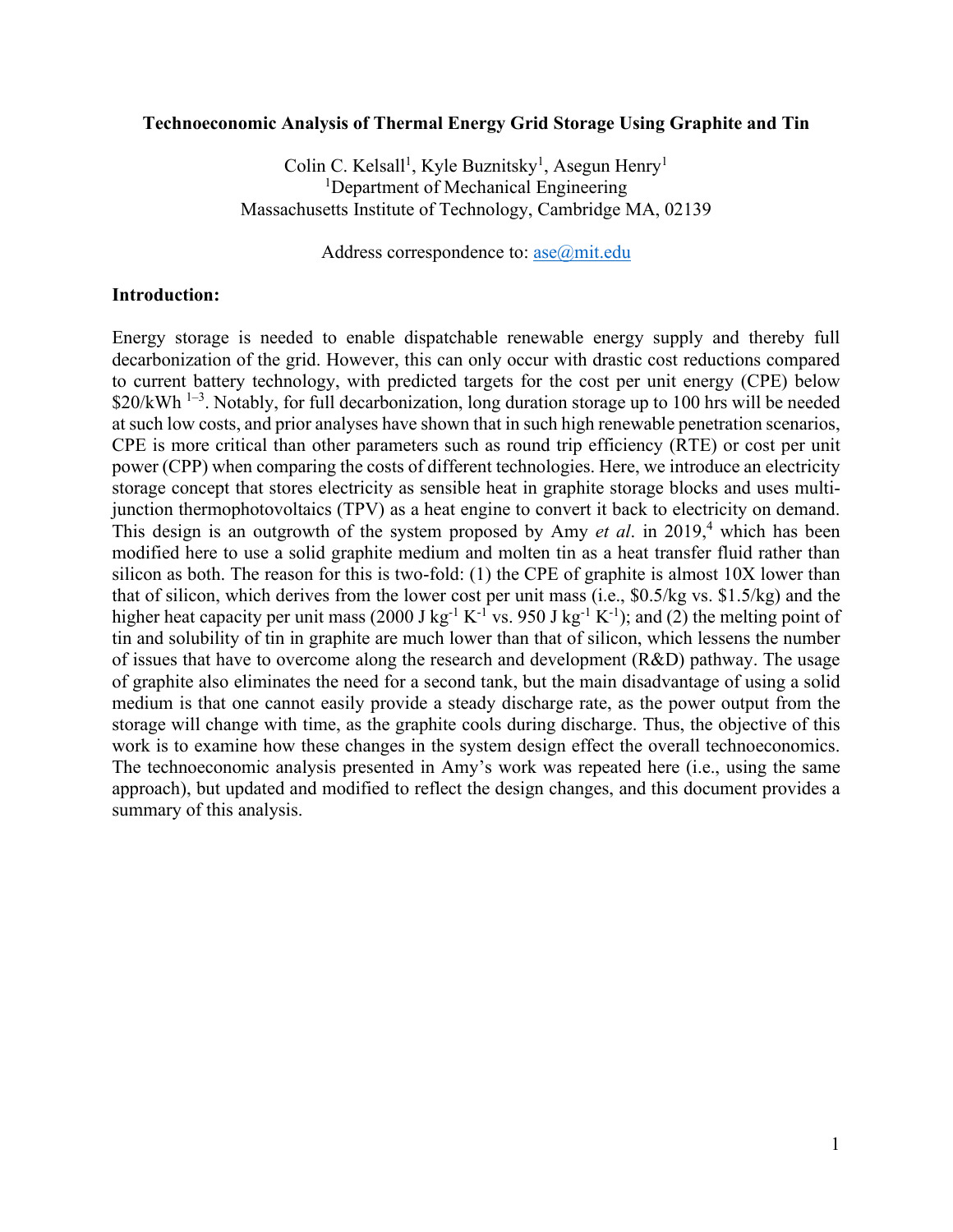## **Proposed System Design:**



**Figure 1:** Proposed TEGS concept using graphite storage blocks, a molten tin heat transfer fluid, and a multijunction TPV heat engine.

The envisaged system is illustrated in Fig. 1, whereby excess electricity from the grid is first used to power resistive heating elements (i.e., made of either graphite or tungsten), which then convert the electricity to extremely high temperature heat ( $\sim$  2500C). The energy is then transferred to graphite pipes via thermal radiation, and the pipes carry liquid tin is, which is used as a heat transfer fluid (HTF). Nominally, just like in the prior work of Amy et al., the tin is envisaged to be heated from 1900C up to 2400C, thereby converting the energy input into sensible heat in the tin, by raising its enthalpy. The tin is pumped through the piping continuously, and is then routed to the storage unit, which contains large graphite blocks. As the 2400C tin is pumped through pipes that run through the graphite blocks, the tin heats the graphite blocks up from 1900C to 2400C via thermal radiation, which correspondingly causes the tin to cool back to 1900C. The tin is then pumped back through the resistance heaters to be reheated, and this process, which constitutes the charging process, continues until the graphite storage is fully heated to the peak temperature.

Since the graphite storage unit is large, on the order of  $1000 \text{ m}^3$ , its thermal mass is sufficiently large, that it can retain the energy used to charge it for long periods of time (e.g., multiple days or even > 1 week) with minimal i.e., < 10% loss of the energy stored – note that the heat loss design point in prior work by Amy et al., was 1% loss per day, and this is significant/important design choice. Thus, the energy is stored as sensible heat in the graphite until electricity is needed again. When electricity is desired, the system is discharged by pumping liquid tin through the graphite storage unit, which heats it to the peak temperature 2400C, after which it is routed to the power block. The power block consists of an array of graphite pipes that form vertically oriented unit cells. Each unit cell of piping creates a square or rectangular cavity that is lined with tungsten foil, which is used as a diffusion barrier to prevent graphite deposition onto the MPV cells. Inside each cavity, a water/oil cooled heat sink that is covered in MPV cells can be lowered into the unit cell cavity. This causes the MPV cells to be illuminated with the light emitted by the tungsten foil, which is in turn heated by the light emitted by the graphite piping carrying the tin. This net transfer of energy converts a large fraction > 50% of the energy to electricity, which in turn causes the tin's temperature to decrease back to 1900C, and the remaining waste heat is removed by the coolant running through the heat sink. The coolant subsequently dissipates the waste heat to the environment via a dry cooling unit, while the tin is pumped back to the graphite storage unit to be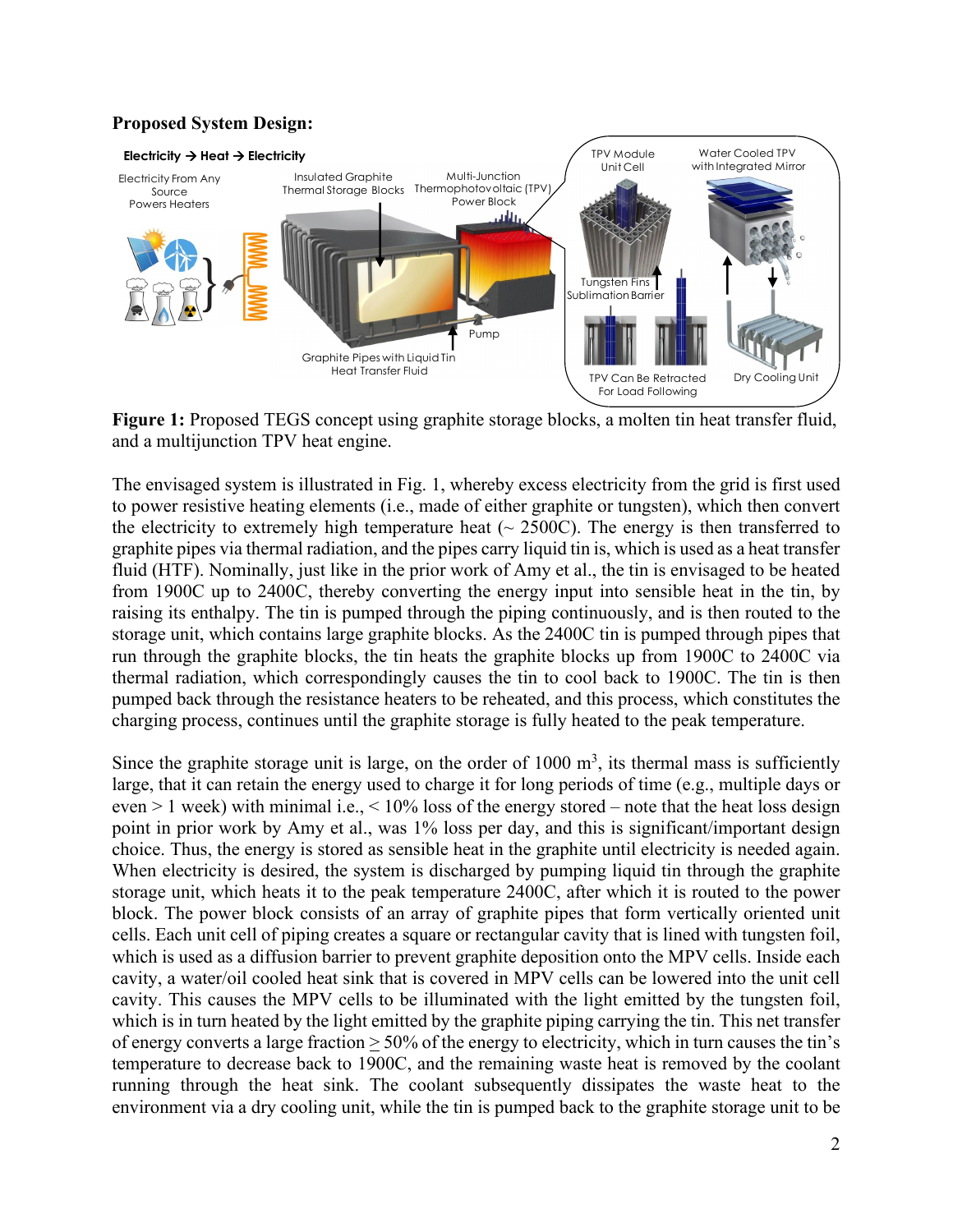reheated by the stored sensible heat. In this way the entire system serves effectively as a rechargeable grid scale thermal battery that can store energy cheaply and supply it to the grid on demand, with an estimated RTE of  $\sim$  50%. It should be noted here that as concluded by Amy et al., the RTE is almost fully determined by the MPV conversion efficiency, and since the conversion is predominated by infrared light, the MPV cells can also be termed thermophotovoltaic (TPV) cells.

## **Technoeconomic Analysis:**

To properly capture the range of useful implementations of energy storage, the predicted costs have been split into CPP in the units of dollars per watt-electric of the power block, and CPE in the units of dollars per kWh-electric of storage capacity. Four potential systems are considered as well: a 100MW-10 hour (1 GWh-e) system, a 100 MW-4 hour (400 MWh-e) system, a 10 MW-10 hour (100 MWh-e) system, and a 10 MW-4 hour (40 MWh-e) system. This technoeconomic model replicates the same methodology and references for pricing as Amy *et al.*<sup>4</sup> , with added cost components for the heat transfer fluid and increased quantities of graphite. Tin was chosen as the heat transfer fluid based on previous work showing that it can be pumped and contained within an all graphite infrastructure.<sup>5</sup> The cost of tin was taken as  $\frac{17}{kg}$  based on a review of bulk tin prices. The material prices used for this analysis are shown in Table 1. This analysis does not consider site-specific development and balance-of-plant costs.

| <b>Material</b>              | Density ( $kg/m3$ ) | Cost $(\frac{S}{kg})^{4,6}$ |
|------------------------------|---------------------|-----------------------------|
| <b>Extruded Graphite</b>     | 1700                | 0.5                         |
| <b>Graphite Insulation</b>   | 24                  | 540                         |
| Aluminum Silicate Insulation | 100                 | 4.0                         |
| Fiberglass Insulation        |                     | 7 <sub>1</sub>              |
| Tungsten Foil                | 19000               | 350                         |

**Table 1:** Bulk material prices<sup>4,6</sup>

In general, the cost effectiveness/profitability of an energy storage system is determined by three main quantities: (1) the initial one-time total capital expenditure to create and install the system (CAPEX), (2) the recurring costs associated with operating the system (OPEX), and (3) its lifetime i.e., the number of charge/discharge cycles it can endure, before requiring replacement. Based on prior analysis, the predicted OPEX for the proposed system shown in Fig. 1 is very low (\$X/kWyr), and the lifetime is anticipated to be  $> 30$  years, since there is no known physical degradation mechanism within the system that would require replacement of components on a time scale less than 100 yrs. Therefore, the focus in this analysis is on the main cost component that would determine its cost effectiveness relative to other competing options, which is its CAPEX. The CAPEX here, denoted by K (\$/kWh) is given by a combination of the CPE (\$/kWh), CPP (\$/kW), discharge duration t (hours) as follows:  $K = (CPE + CPP/t)$ . With these inputs, one can estimate the total CAPEX for a given system configuration, and the major changes that occur in this work, as compared to the prior work of Amy et al., are associated with CPE, since the rest of the system is essentially unchanged.

In Fig. 2, the calculated CPE is shown, which represents the cost of one kWh-e of storage capacity,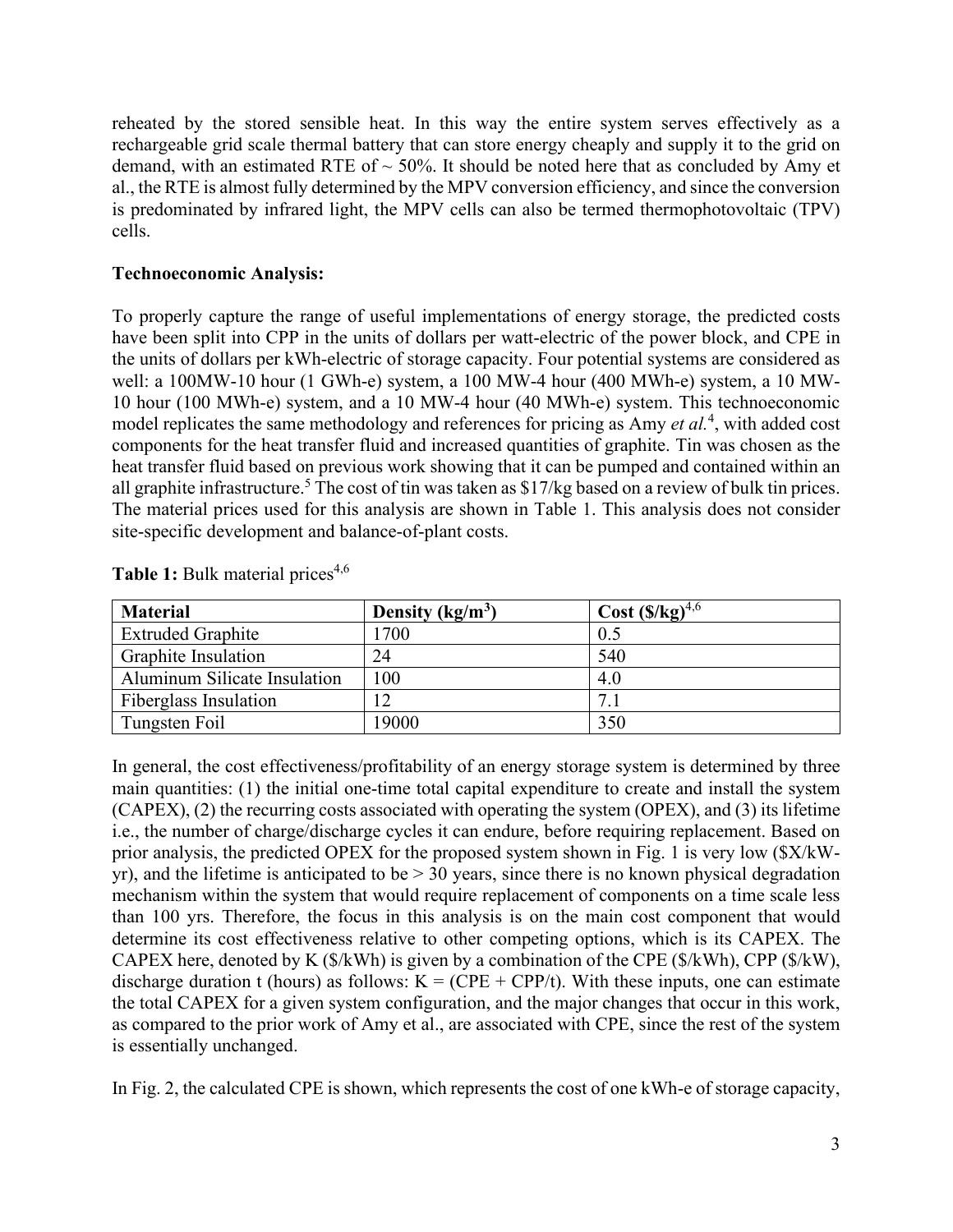independently of all the components that scale with the charge/discharge rate of the system. This results show how changing the size and storage duration affects the system cost. Here, it becomes clear that the graphite insulation, used to retain the heat is the predominant cost that changes with size. This is due to the change in surface area to volume ratio, and heavily favors larger system sizes, where the fixed insulation thickness (i.e., skin thickness) comprises a smaller fraction of the total volume. It is also important to note here that the heat loss rate can be adjusted to affect this cost significantly. For the results in Fig. 2, the heat loss rate was limited to 1% of the energy stored being lost each day. If, for example, one was building a smaller system that was expected to discharge every day, one might be able to tolerate a higher heat loss rate or  $> 2\%$ , which could significantly reduce the costs associated with smaller systems. Furthermore, when systems are made very large, one could potentially afford to reduce the heat losses below 1%. Nonetheless, the results in Fig. 1 show that once the proposed system reaches sizes on the order of 100 MW, the CPE can be less than the targets outlined in previous studies, namely  $\leq$  \$20/kWh, which are needed to reach full decarbonization of the grid.



**Figure 2:** Cost per Energy at multiple scales for the energy storage component of TEGS

Figure 3 shows that in this new embodiment the CPP is unchanged, while Fig. 4 shows how the CAPEX, K, is affected by the changes with system size for CPE and the size independent CPP. These results indicate that the proposed system is one of the lowest cost options reported in the literature, and therefore increased attention and development is warranted. Based on our analysis,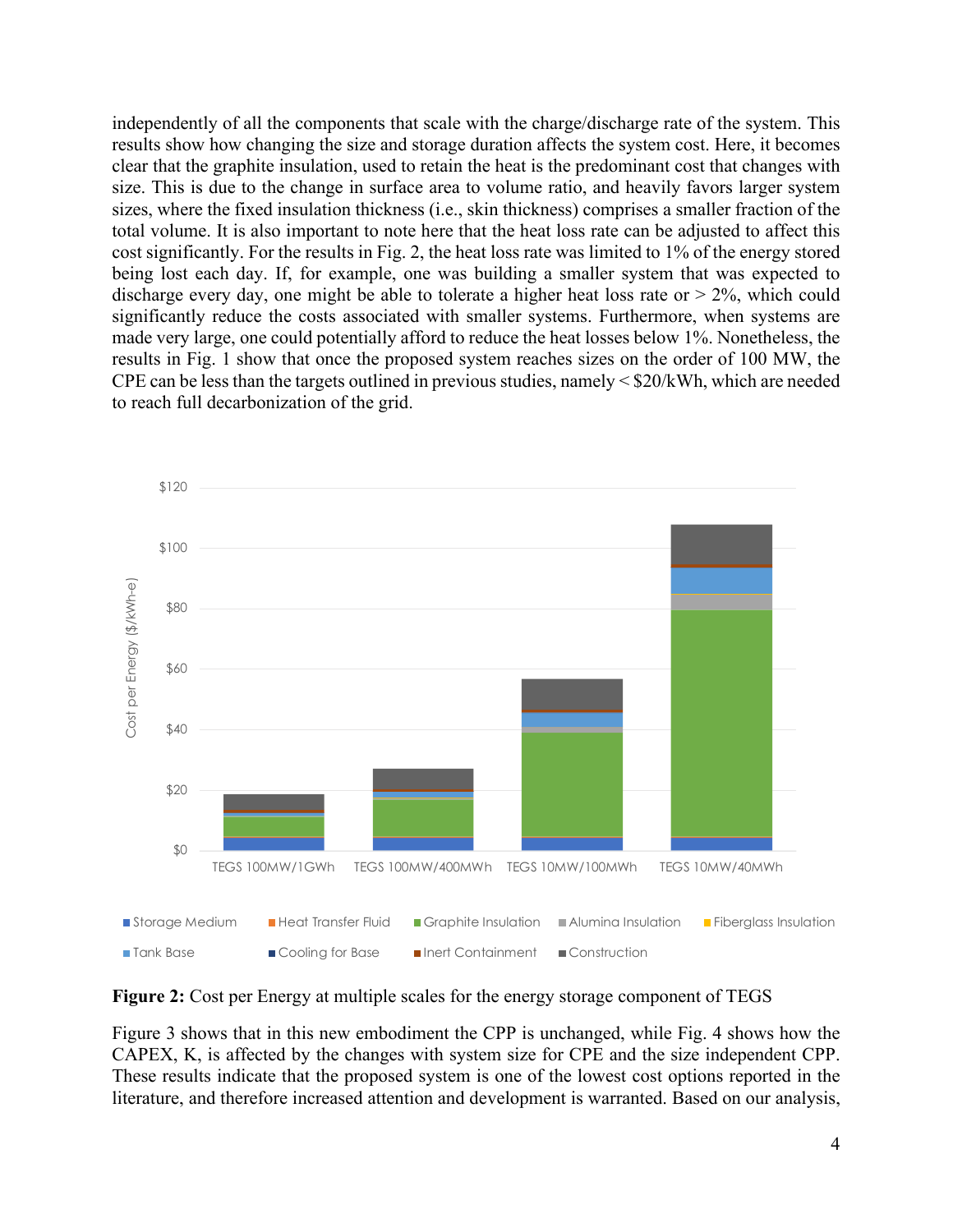the CPE for this embodiment can be  $\leq$  \$20/kWh-e, while the CPP can be  $\leq$  \$0.40/W-e, which is considerably lower than the cost of alternative heat engine technologies such as a turbine. With these cost estimates, the system costs can reach  $\sim$ \$50/kWh-e as system sizes > 1 GWh are employed, which is lower than any other technology option we are aware of.



**Figure 3:** CPP for the power block at multiple scales. Due to the decoupled power and energy components of the TEGS system, this cost does not scale with size of the storage system and changes minimally with varying power scales.